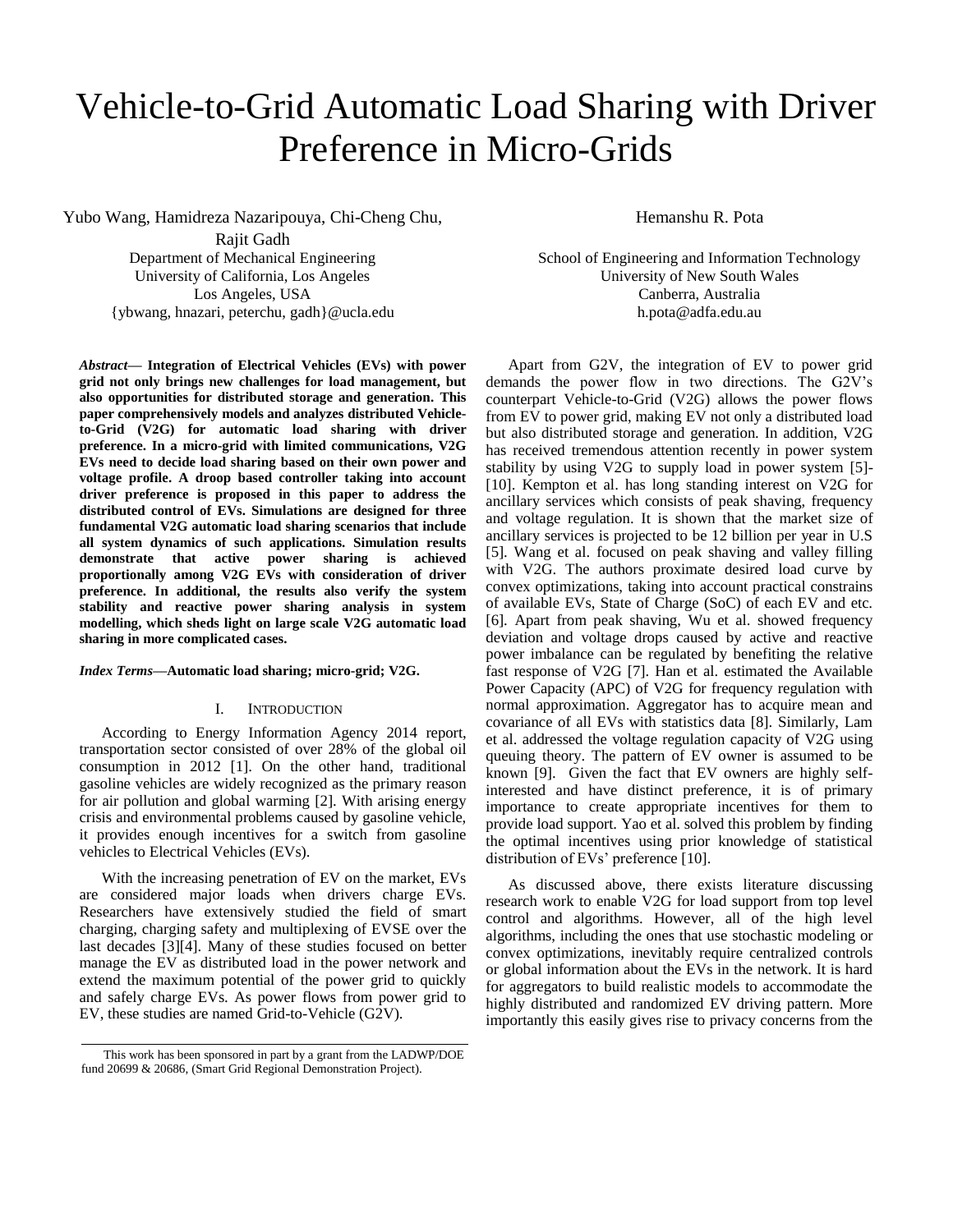EV owners [11]. Therefore, for V2G supporting the load, a decentralized approaches is more practical than centralized manners.

This paper proposes and studies an automatic load sharing approach for V2Gs to share the both active and reactive loads among EVs in a distribution network. The above mentioned V2G load support applications need the global information of the power network and EVs. In practice, information of other EVs, such as voltage profile and power, in the same distribution network is not usually available or it is hard to access. Moreover, it is entirely reasonable that the time to collect each EV's information and process Optimal Power Flow (OPF) in a centralized way exceeds the required response time. Thus, it is necessary to have a localized distributed controller that reacts quickly and makes the global load sharing based merely on each EV's information. The contribution of the paper is three-fold: First of all, the load sharing is first time systematically studied for V2Gs. The proposed load sharing takes into account the fact that not only load profile is continuously changing in a distribution network, but also the randomness of the connecting and disconnecting of EVs. Second, the proposed control scheme is analyzed and simulated in a micro-grid for validation. It sheds light on how V2G for automatic load sharing can be done in large scale. It also analyzes the difficulty in controlling reactive power flow in the proposed control algorithm. Third, the proposed controller takes into account driver preference. Drivers are able to adjust maximum V2G power by setting an upper limit.

The remainder of the paper is organized as follows: Section II derives the mathematical model and control strategies. To verify the performance of the control, simulation is carried out and results are analyzed in Section III. Finally, conclusion is drawn and future work is discussed in Section IV.

#### II. SYSTEM MODELING AND ANALYSIS

In this section, the problem formulation of V2G automatic load sharing in micro-grid is introduced. Then the distributed control algorithm is developed. It is followed by an analysis of system dynamics and active and reactive power sharing. And finally, a load sharing mechanism taking into account driver preference is proposed.

# *A. V2G Automatic Load Sharing without Control*

The study of automatic load sharing with V2G is carried out in a micro-grid with limited communication between vehicles. V2G EVs have only local information and the voltage profiles of other nodes are not known. The target is to achieve load sharing among V2G EVs with limited knowledge of the micro-grid. An analysis of load flow in a micro-grid reveals many of the general principles useful in load sharing for more complicated cases. The studied system is shown in Fig.1. Three V2G EVs are connected to a constant load which has fixed active and reactive power consumption. The EV's DC battery packs are converted to AC with a DC/AC inverter. According to [12], the interface impedance of EV  $z_i$  (*i*=1,2,3) is much larger than the line impedance  $z_{ij}$  ( $\{(i,j)\}$ =  $\{(1,2),(2,3),(3,4)\}\)$ . Therefore, it is reasonable to neglect the line impedance. Each V2G EV is represented as a voltage source with an amplitude  $V_i$ , and phase angle  $\theta_i$  while the load is modeled as a  $P+jQ$  constant PQ load. The amplitude and phase angle of a V2G EV can be independently adjusted. In this paper we assume the V2G EVs response fast and there are no stator transients [13].



Figure 1. Studied V2G automatic load sharing system

Without any additional control, the load cannot be shared proportionally among V2G EVs. In this study, at first the load is *-3-j1.6 pu*, which is shared evenly among the three EVs. However in reality, the load is not constant. A change in load profile, for example the load is changed to *-4-j2 pu*, the additional load will not be shared proportionally among three EVs if these EVs maintain the same voltage profile. Given the fact that each EV has its own maximum allowable V2G power, it is entirely possible that due to the additional load one of the EVs exceeds its maximum allowable V2G power and causing battery damage and safety hazard. Therefore, it needs a closed loop control algorithm to accommodate the load change as well as generation change in the network.

#### *B. V2G Automatic Load Sharing with Droop Controller*

A droop controller for V2G automatic sharing is presented for proportionally sharing the load within one micro-grid. Several droop control algorithms for distributed generation are studied in [13]-[15]. In this paper, a conventional droop controller will be considered first and later a revised algorithm better suit to V2G applications will be presented. The droop controller used in this paper is presented as follows, for active power control:

$$
\stackrel{\bullet}{\delta_i} = -kp_i(P_{mi} - P_i^0) \tag{1}
$$

and reactive power control

$$
\Delta V_i = -k q_i (Q_{mi} - Q_i^0) \tag{2}
$$

for  $i = 1,2,3$ , where  $\delta_i$  denotes the phase angle of  $i^{th}$  V2G EV, *ΔV<sup>i</sup>* is the voltage difference between the instant voltage and the initial voltage. Control parameters  $kp_i$  and  $kq_i$  are active and reactive power droop coefficients for the  $i^{th}$  EV, respectively.  $P_i^{\{0\}}$  and  $Q_i^{\{0\}}$  represent the reference active power and reactive power.  $P_{mi}$  and  $Q_{mi}$  are the measured active and reactive power. The controller works like a droop, i.e., when the measured active power is larger than the reference value; it decreases its phase angle.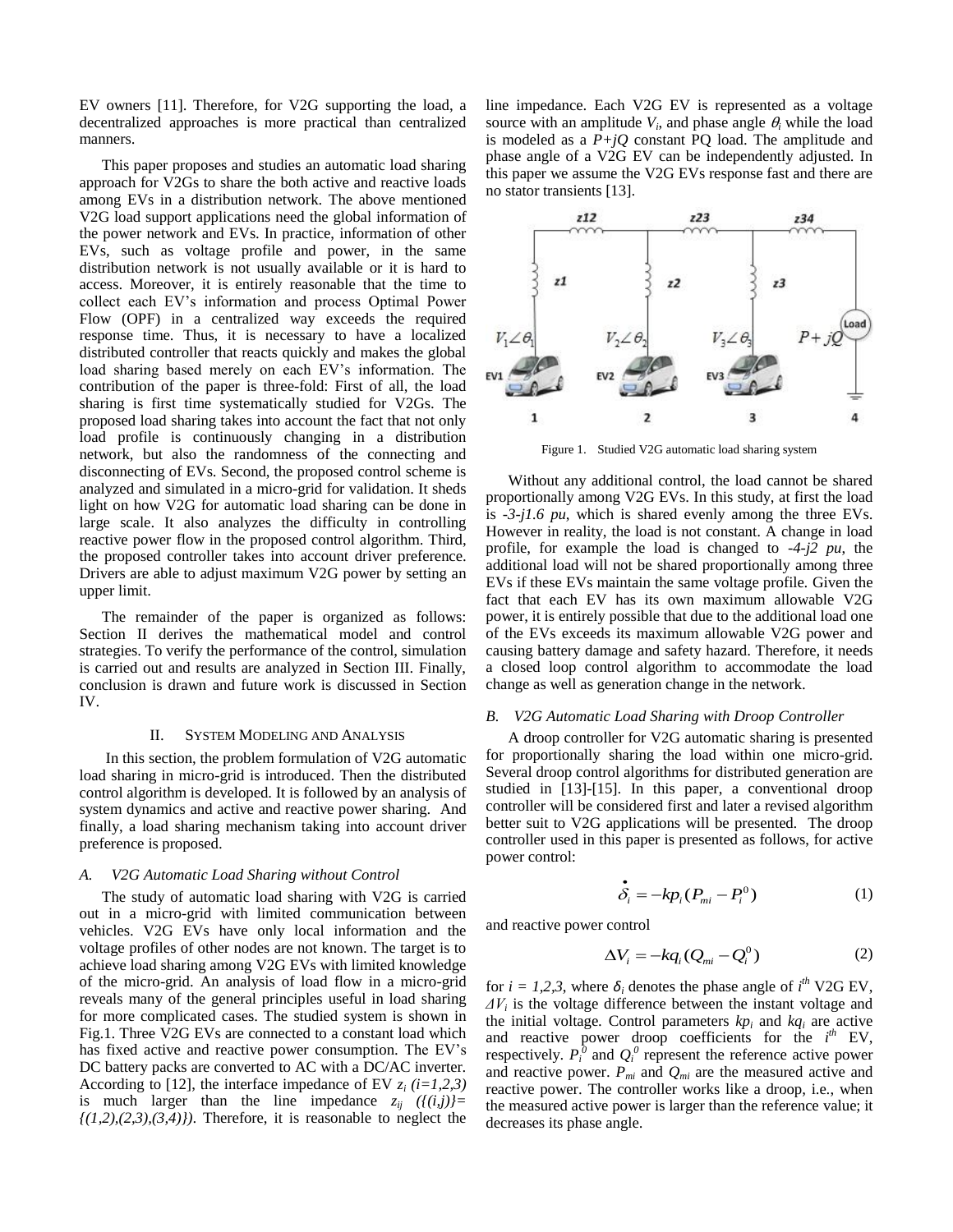The sensors for measuring the active and reactive power can be modelled as first order systems; the time-constant of the system models the sensing delay:

$$
\frac{P_{mi}(s)}{P_i(s)} = -\frac{\omega_f}{s + \omega_f} \tag{3}
$$

and

$$
\frac{Q_{mi}(s)}{Q_i(s)} = -\frac{\omega_f}{s + \omega_f} \tag{4}
$$

where  $P_i(s)$  and  $Q_i(s)$  represents the instant active and reactive power of  $i^{th}$  V2G EV and  $\omega_f$  is the time constant.

# *C. System Dynamicsof the Micro-grid*

The power flow of each bus shown in Fig.1 can be expressed as follows:

$$
P_i = \sum_{j=1}^{4} V_i V_j (G_{ij} \cos \delta_{ij} + B_{ij} \sin \delta_{ij})
$$
 (5)

$$
Q_i = \sum_{j=1}^{4} V_i V_j (G_{ij} \sin \delta_{ij} - B_{ij} \cos \delta_{ij})
$$
 (6)

for  $i=1,2,3,4$ , where  $\delta_{ij} = \delta_i - \delta_j$ , and  $G_{ij}$  and  $B_{ij}$  can be extracted from admittance matrix.

Following controller described in (1) and (2) and the sensor dynamics in (3) and (4), the dynamics of the system is described as follows:

$$
\dot{\delta}_i = -kp_i\Delta P_{mi} \tag{7}
$$

$$
\Delta \vec{P}_{mi} = -\omega_f \left( \Delta P_{mi} - \Delta P_i \right) \tag{8}
$$

$$
\Delta \dot{Q}_{mi} = -\omega_f (\Delta Q_{mi} - \Delta Q_i)
$$
 (9)

 $i = 1, 2, 3$ , where

$$
\Delta P_i = \sum_{j=1}^4 \Delta P_{i\delta_j}^0 \Delta \delta_j \tag{10}
$$

$$
\Delta Q_i = \sum_{j=1}^4 \Delta Q_{i\delta_j}^0 \Delta \delta_j \tag{11}
$$

and  $\Delta P_{mi} = P_{mi} - P_i^0$ ,  $\Delta Q_{mi} = Q_{mi} - Q_i^0$ ,  $\Delta P_{i\delta_j}^0$  and  $\Delta Q_{i\delta_j}^0$  can be obtained from (5) and (6) with partial differentials around equilibrium points:

$$
\Delta P_{i\delta_j}^0 = \frac{\partial P_i}{\partial \delta_j}\Big|_{P_i^0} \text{ and } \Delta Q_{i\delta_j}^0 = \frac{\partial Q_i}{\partial \delta_j}\Big|_{Q_i^0} \tag{12}
$$

Expressions for (12) can be obtained from (5) and (6). The dynamics of the system is linearized with (12) and can be modeled with the above differential equations.

#### *D. Active and Reactive Power Sharing with V2G*

For active power, the system will reach a steady state, when the following equations hold:

$$
\dot{\delta}_1 = \dot{\delta}_2 = \dot{\delta}_3 \tag{13}
$$

The system will falls into steady state when the changing rates of  $\delta_i$  are the same. In steady state,  $P_{mi} = P_i$ . Therefore, the active power of the micro-grid is shared proportionally as follows:

$$
kp_1(P_1 - P_1^0) = kp_2(P_2 - P_2^0) = kp_3(P_3 - P_3^0)
$$
 (14)

On the other hand, reactive power sharing is a much complicated problem that requires further discussion. In the following analysis, it is assumed that the micro-grid has a low *R/X* ration and we assume there is no sensor delay in (4). Then (6) can be rewrite as:

$$
Q_i = -V_i V_4 B_{i4} cos \delta_{i4} - V_i^2 B_{ii}
$$
 (15)

for  $i=1,2,3$ , where  $B_{i4}=-B_{ii}$ . Supposedly there is a change in node 4. For simplicity without losing generality, the relative angles  $\delta_{i4}$  stay exactly the same in active power steady state. angles  $o_{i4}$  stay exactly the same in active power steady st<br>Then (15) can be reformulated as:<br> $\Delta Q_i = k q_i \Delta Q_i V_4 B_{i4} \cos \delta_{i4} - V_i \Delta V_4 B_{i4} \cos \delta_{i4} - 2k q_i \Delta Q_i V_i B_{i4}$ 

$$
\Delta Q_i = k q_i \Delta Q_i V_4 B_{i4} \cos \delta_{i4} - V_i \Delta V_4 B_{i4} \cos \delta_{i4} - 2k q_i \Delta Q_i V_i B_{i4} \quad (16)
$$

Following (16), the reactive power is shared as follows:  
\n
$$
\frac{\Delta Q_i}{\Delta Q_j} = \frac{V_i k q_j \cos \delta_{i4} (V_4 B_{j4} \cos \delta_{j4} - 2V_j)}{V_j k q_i \cos \delta_{j4} (V_4 B_{i4} \cos \delta_{i4} - 2V_i)}
$$
\n(17)

for  $i, j = 1, 2, 3$ . It is clearly shown that the reactive power sharing is highly coupled. The proportion depends on a number of parameters besides the reactive power sharing coefficients.

## *E. V2G Automatic Load Sharing with Driver Preference*

From the previous derivation and analysis, it is shown though reactive power cannot be easily shared among V2G EVs, active power is shared proportionally. Inspired by this fact, this paper proposes a droop based active power sharing with driver preference. The driver of each EV is able to choose an upper limit that prevents active power shared beyond the limit. It corresponds to different maximum V2G power allowed for different EV models in practice. The controller is described as follows:

$$
\begin{cases}\n\dot{\delta}_i = -kp_i(P_{mi} - P_i^0) & P_i^l > P_{mi} \\
\dot{\delta}_i = -kp_i(1 + P_{mi} - P_i^l)(P_{mi} - P_i^0) & P_i^l \le P_{mi}\n\end{cases}
$$
\n(18)

where  $P_i^l$  is the maximum allowable active power sharing for *i*<sup>th</sup> EV. The active load sharing works as conventional droop controller when the measured power does not exceed the maximum allowable power. However, when the measured power exceeds the limit, the local droop based controller dynamically adjusts its sharing coefficient based on the feedback of how much power it exceeds the limit. The more V2G power it exceeds its limit, the faster its active power sharing coefficient increases, consequently the lower active power the EV is sharing. It is noted that there is a possibility when the supply of the grid cannot meets its demand, which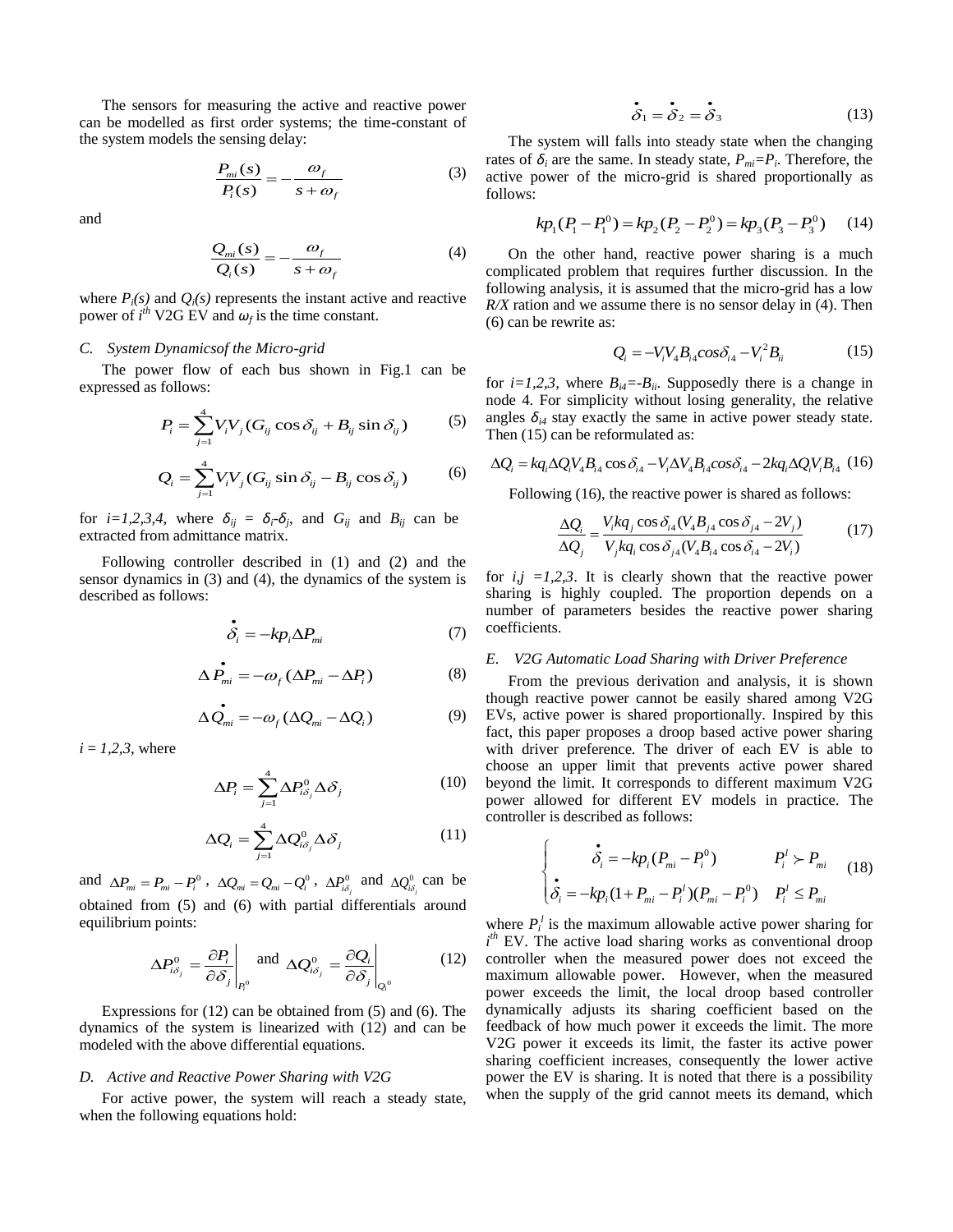may result in oscillation of the micro-grid. It will be discussed in the following section.

### III. SIMULATION RESULTS AND ANALYSIS

Based on the analysis of the previous section, this section simulates three practical scenarios of using V2G for automatic load sharing, including a case when an EV is connected to the network with constant load, a case when EVs are connected but load changes and a case when load stays the same while an EV is disconnected from the network. All other application scenarios of V2G automatic load sharing in micro-grid level is a combination of these three fundamental scenarios. Thus, it is important to understand these three fundamental application scenarios.

#### *A. V2G Load Sharing with Additional EV Be Connected*

In the first simulation, a fundamental V2G automatic load sharing scenario is studied. Following the topology described in Fig.1, originally EV1 and EV2 are connected to a constant PQ load and reach a steady state. Then EV3 is connected to the original network while the load stays constant. The target of this simulation is to verify the controller as well as study its dynamic behavior and stability. The system parameters of the micro-grid are specified in Table I. The micro-grid is modelled as a lossy network with a low *R/X* ration.

TABLE I. SYSTEM DESCRIPTION OF THE MICRO-GRID

| <b>Parameter</b>   | Value               |
|--------------------|---------------------|
| kp                 | $[0.1\ 0.3\ 0.2]$   |
| ka                 | [0.001 0.003 0.002] |
| $zI$ (pu)          | $0.01 + j0.05$      |
| $z^2$ (pu)         | $0.01 + j0.10$      |
| $z3$ (pu)          | $0.005 + j0.15$     |
| load $(pu)$        | $-3 - i1.6$         |
| $\omega_f$ (rad/s) | 10                  |

Fig.2 shows the automatic load sharing of the described scenario. EV3 is not connected to the micro-grid at first with both active and reactive power at *0pu*. The load is shared by EV1 and EV2. At  $t=1s$ , EV3 is connected to the original network and additional generation is introduced to the microgrid. Active and reactive power of the load is shared by EV3. Thus, P1 and P2 drops while P3 increase. It is noted that the reference active power used in this simulation for EV3 is *2pu*. As shown in the figure, *ΔP1=1.10pu, ΔP2=0.37pu,*   $\Delta P_3 = 0.56 \mu u$  and  $k p_1 \Delta P_1 = k p_2 \Delta P_2 = k p_3 \Delta P_3$  within acceptable errors. The errors result from two major reasons: first, the sensing delay of sensors; and second, the micro-grid studied in this simulation is not a non-lossy network. Some shared active power is compensated in the lossy network.

On the other hand, reactive power sharing is much more complicated. It is observed that *ΔQ1=0.13pu, ΔQ2=0.37pu, ΔQ3=0.02pu.* As shown in the Fig.2, reactive power sharing has oscillations at each EV. This is expected, as shown in (16),  $\cos\delta_{i4}$  does not equal to a constant number before it reaches steady state. As presented in (17), the reactive power sharing is related to a number of factors besides the reactive sharing coefficients, not to mention (17) is a simplification for nonlossy networks. To the best of authors' knowledge, compared to active power sharing, the problem of reactive power sharing has not yet reached a universal and decent solution [12]-[16]. More efforts are needed to understand the reactive power flow and resonance in power network.



Figure 2. Automatic load sharing with V2G when an EV is connected to the original micro-grid

 Fig.3 presents the phase angle and voltage amplitude change over time of the studied scenario. As indicated in the figure starting from 1s, EV3 is connected to the network, which introduces dynamic response to the system. The phase angle differences  $\delta_i$ <sup>*-*</sup> $\delta_j$  (i≠j, i,j=1,2,3) stay the same after the changing rates  $\delta_i$  (*i*=1,2,3) are synchronized. It is shown in Fig.3 that after *3s*, the three curves of phase angle are almost parallel. It matches Fig.2 which shows a steady state of active power sharing has reached after *3s*. It also verifies the stability analysis in (13) and (14).



Figure 3. Phase angle and voltage amplitude change over time of automatic load sharing with V2G

# *B. V2G Load Sharing with Load Change and Driver Preference*

Apart from studying how an EV connection introduces dynamics to the micro-grid level V2G load sharing, it is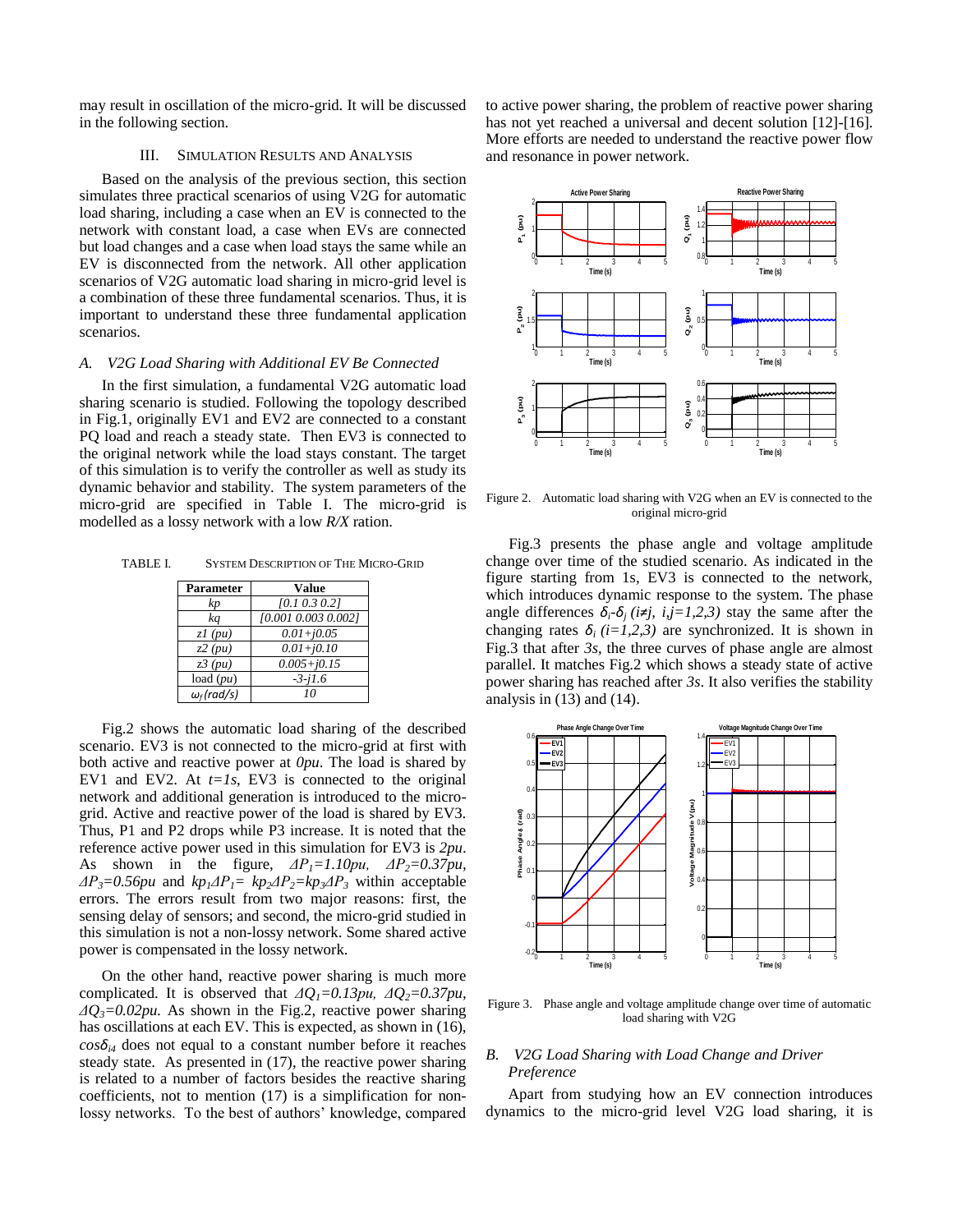essential to understand how power is shared when there are no EV connections and disconnections dynamics, but rather a load change in micro-grid. A simulation is run with EV1, EV2 and EV3 connected to the micro-grid supporting load through V2G. Load change both in active and reactive then happens and V2G EVs react to this change. This simulation shows how driver preference affects automatic load sharing in micro-grid.

As for preference, it corresponds to the upper limit of V2G active power for each EV, i.e.  $P_i^l$ , mentioned in (18). In this simulation, a case which one of the EVs has a lower allowable V2G power is simulated:  $P_l^l = 1.5pu$ ,  $P_2^l = P_3^l = 2.5pu$ . This is a reasonable assumption because in practice, different EV models allow different maximum V2G power.

Fig.4 presents the simulation results of load change with driver preference in solid line and without driver preference with dash line for 3 V2G EVs. At first, EV1, EV2 and EV3 are sharing active and reactive power at steady state. At *t=1s*, the load changes from *-3-j1.6pu* to *-5-j2pu*. The additional load will be shared among three V2G capable EVs. As shown in the figure, after the load increases, EV1's active power sharing increases to *2pu* which exceeds its maximum allowed V2G active power. The controller in (18) detects the overflow, and then dynamically decreases EV1's active power sharing according to the feedback of how much it exceeds the limit. As shown in Fig.4, the active power sharing of EV1 is constrained to *1.5pu* versus if sharing *2.1pu* if no driver preference is implemented. The observed delay time before  $P_I$ decreases from *2pu* is due to sensing delay. An overshoot is observed at  $t = \overline{1.3s}$ , which is desired: in practice, power electronics can only sustain overcurrent for a short time. Thus, an under-damped system with overshoot decreases its time working in overcurrent operations.



Figure 4. Automatic load sharing with V2G when load changes

It is noted that there is a possibility when the three EVs' maximum allowed V2G active power combined cannot meet the demand of the load. In that case, the droop based driver preference controller can never reach a steady state. However, this is something not expected as automatic load sharing only make sense when generation meets the demand. Fig.4 also presents the reactive power sharing under driver preference. Though the driver preference controller is implemented for active power sharing, it slightly affects relative power sharing. This is expected, because (17) shows reactive power sharing is related to  $\delta_{i4}$  which is affected by active power sharing.

### *C. V2G Load Sharing with EV Be Disconnected*

In the end, it is necessary to study how EV's disconnection affects the power sharing of connected EVs while the load stays constant. Combined with the previous two simulations, it accounts for all fundamental V2G automatic load sharing dynamics in a micro-grid.

During this simulation, the load is constant. As shown in Fig.5, at first, three EVs are sharing active and reactive power through V2G at steady state. At *t=1s*, EV3 is disconnected to the micro-grid. It is observed that *ΔP1=-0.79pu, ΔP2=-0.28pu,*  which correspond to the active power sharing control  $kp_1\Delta P_1 =$  $kp_2\Delta P_2$ . It is also observed  $\Delta Q_1 = -0.17pu$ ,  $\Delta Q_2 = -0.31pu$ . Similar to analysis in the previous section, the reactive power is not shared according to reactive power sharing coefficient. This simulation also shows that even for a simple case when only load is shared between two V2G EVs, reactive power sharing is hard to control. It needs more effort before researchers can proportionally share reactive power as its counterpart.



Figure 5. Automatic load sharing with V2G when an EV is disconnected to the network

# IV. CONCLUSIONS

This paper presents a droop based automatic load sharing with driver preference using V2G capable EVs in a microgrid. Unlike conventional centralized control methods, this paper studies a scenario when communication is limited, and V2G EVs have to adjust active and reactive power sharing based on their own information. A micro-grid with connected EVs is modeled as a lossy network with low *R/X* ration without loss of generality. The power flow and load sharing